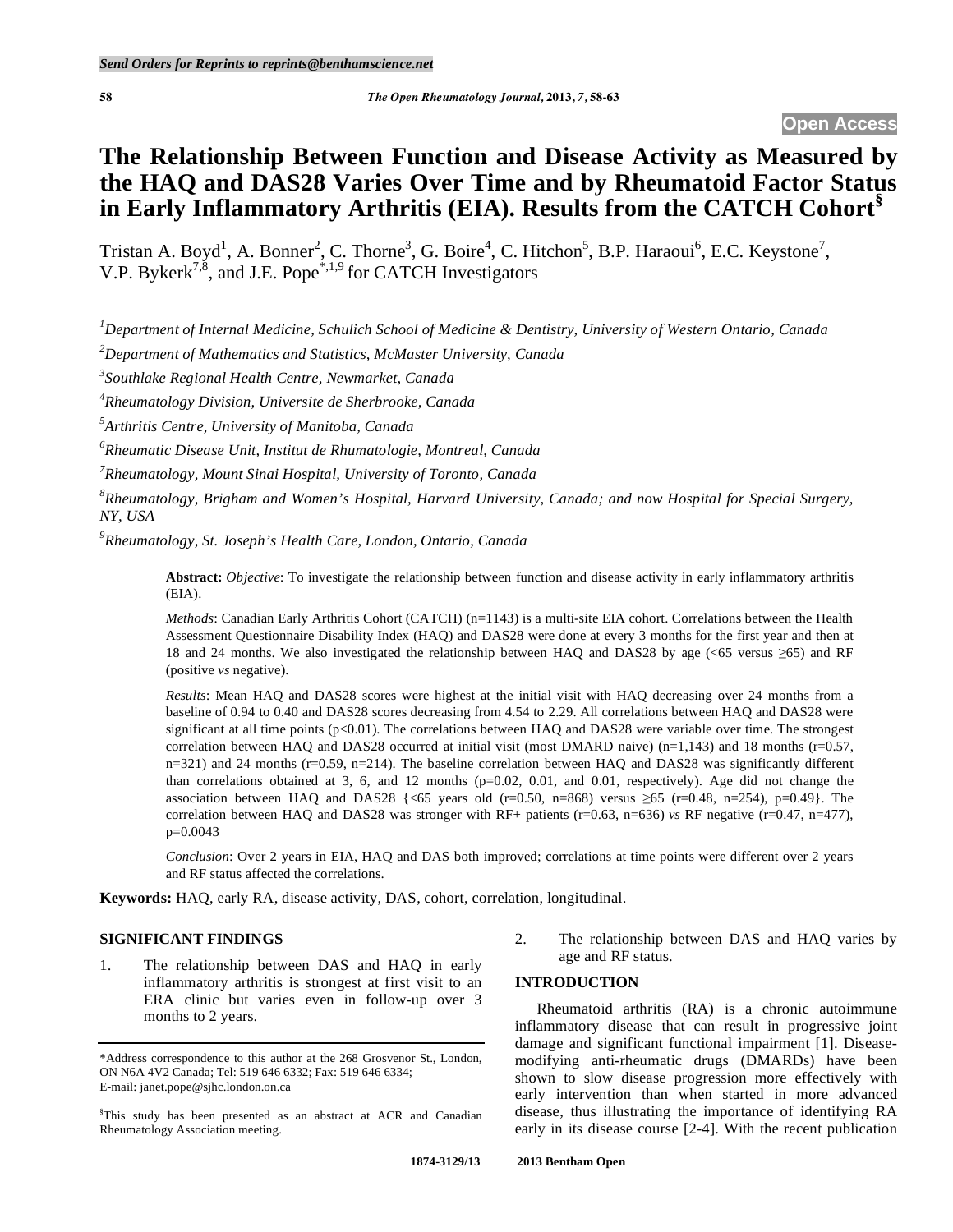of the 2010 ACR/EULAR criteria for RA, a new classification system now exists that identifies earlier stages of disease activity rather than relying on its late-stage features [5]. Earlier diagnosis will enable earlier implementation of disease-suppressing therapy to prevent or minimize undesirable disease sequelae, and has been shown to improve long-term outcomes particularly when combined with tighter control strategies (i.e. targeting to achieve disease remission or low disease activity states) [6].

 The objective of this study was to investigate the relationship between disease activity and functional capacity in early inflammatory arthritis (EIA) using data collected from the Canadian Early Arthritis Cohort (CATCH). Disease activity was assessed using the Disease Activity Score (DAS28), while functional capacity was determined using the Health Assessment Questionnaire Disability Index (HAQ). Our goal was to determine correlations between HAQ and DAS28 scores over time in EIA using a contemporary cohort where the amount of joint damage would be substantially less than a prevalent RA cohort and possibly less than historical RA cohorts due to earlier diagnosis and institution of DMARD therapy. We also investigated the relationship between HAQ and DAS28 in older and younger subjects and in those who were RF positive or negative to determine the effects of age and RF status on this relationship.

 Due to the inconsistency of the correlations that have been made in the past, our goal was to clarify the relationship between disease activity and functional capacity with particular focus on the early stages of inflammatory arthritis. Through comparison of correlations between HAQ and DAS28 at different stages in EIA (namely, 0, 3, 6, 9, 12, 18, and 24 months), we sought to determine how tightly these outcome measures were connected in a population with a relatively short duration of symptoms who had not yet accrued significant joint damage. This could provide a clearer understanding of overall health status and functional outcome in patients with early rheumatoid arthritis and how the relationship varies over time.

## **METHODS**

#### **Subjects**

Data was collected from patients  $(n=1,143)$  enrolled into the Canadian Early Arthritis Cohort (CATCH) study. CATCH is an observational, prospective "real world" cohort of patients with early inflammatory arthritis (EIA) at 15 sites recruited since July 2007. Inclusion criteria were age >16 years, between 6 weeks and 12 months of persistent synovitis, and  $\geq 2$  swollen joints or 1 swollen metacarpophalangeal or proximal interphalangeal joint with  $\geq$ 1 of the following: positive rheumatoid factor, positive anticyclic citrullinated peptide (anti-CCP), morning stiffness >45 minutes, response to nonsteroidal anti-inflammatory drugs, or painful metatarsophalangeal squeeze test. The majority of CATCH patients were recruited from the high population provinces, mainly Ontario and Quebec. All patients signed informed consent after reading a letter of information that was approved by either a central or institutional ethics board.

 Patients were evaluated at baseline and at subsequent visits according to standard protocol. Treatment was left to the discretion of the treating physician and, included any combination of disease-modifying anti-rheumatic drug (DMARD) therapy and corticosteroids (prednisone doses of  $\leq$ 10 mg daily were allowed). Therapy was adjusted at every visit with the aim of disease remission, defined as zero swollen joints. Virtually all the patients start DMARDs at first visit or shortly thereafter except those who decide not to (refuse, want to become pregnant, etc) or those with relative contraindications such as severe comorbidities or current infection. Patients are enrolling ongoing in this incident cohort and thus many people have met only one or two follow up times and the vast majority have not dropped out or been lost to follow up. We analyzed completers at each visit.

#### **Validated Outcome Measures**

 Outcome measures were assessed at each visit (i.e. at baseline, 3, 6, 9, 12, 18, and 24 months). The HAQ was assessed as a measure of functional limitation. The HAQ has been found to be reproducible and validated as a reliable measurement for self-assessment [10]. Disease activity was assessed using the modified Disease Activity Score (DAS28). Previous studies comparing DAS and DAS28 have shown that modified 28-joint counts discriminate disease activity just as well as more comprehensive joint counts [11].

#### **Statistical Analysis**

 We tested differences in measures of RA activity (DAS28) and functional impairment (HAQ). Pearson's correlation coefficients were calculated for HAQ and DAS28 at baseline, then every 3 months for the first year, and every 6 months in the second year. Both parametric and nonparametric statistics were calculated to help compare our results to previous studies. The data were stratified by patient age  $(\geq 65$  versus <65 years old), and again in an exploratory analysis by RF status (positive versus negative) to determine if the relationships were different in early inflammatory arthritis. ANOVA was used to determine whether the HAQ and DAS28 varied among different groups at different time points. Statistical analyses were performed using SPSS software, version 18 for Mac (SPSS, Chicago, IL). P values less than 0.05 were considered statistically significant. Analyses were done for all patients in the cohort and repeated for the subset that had 24 months of complete follow up.

#### **Competing Interests**

 The CATCH study was designed by the investigators and financially supported by Amgen Canada and Pfizer Canada and as of 2011, further support was provided by Hoffmann-La Roche, United Chemicals of Belgium (UCB) Canada, Bristol-Myers Squibb Canada, Abbott Laboratories, and Janssen Biotech Inc. (a subsidiary of Johnson & Johnson Inc.). The funders did not have any role in the design and analysis of this study.

## **RESULTS**

 Baseline demographic characteristics and clinical information regarding the 1,143 patients in the CATCH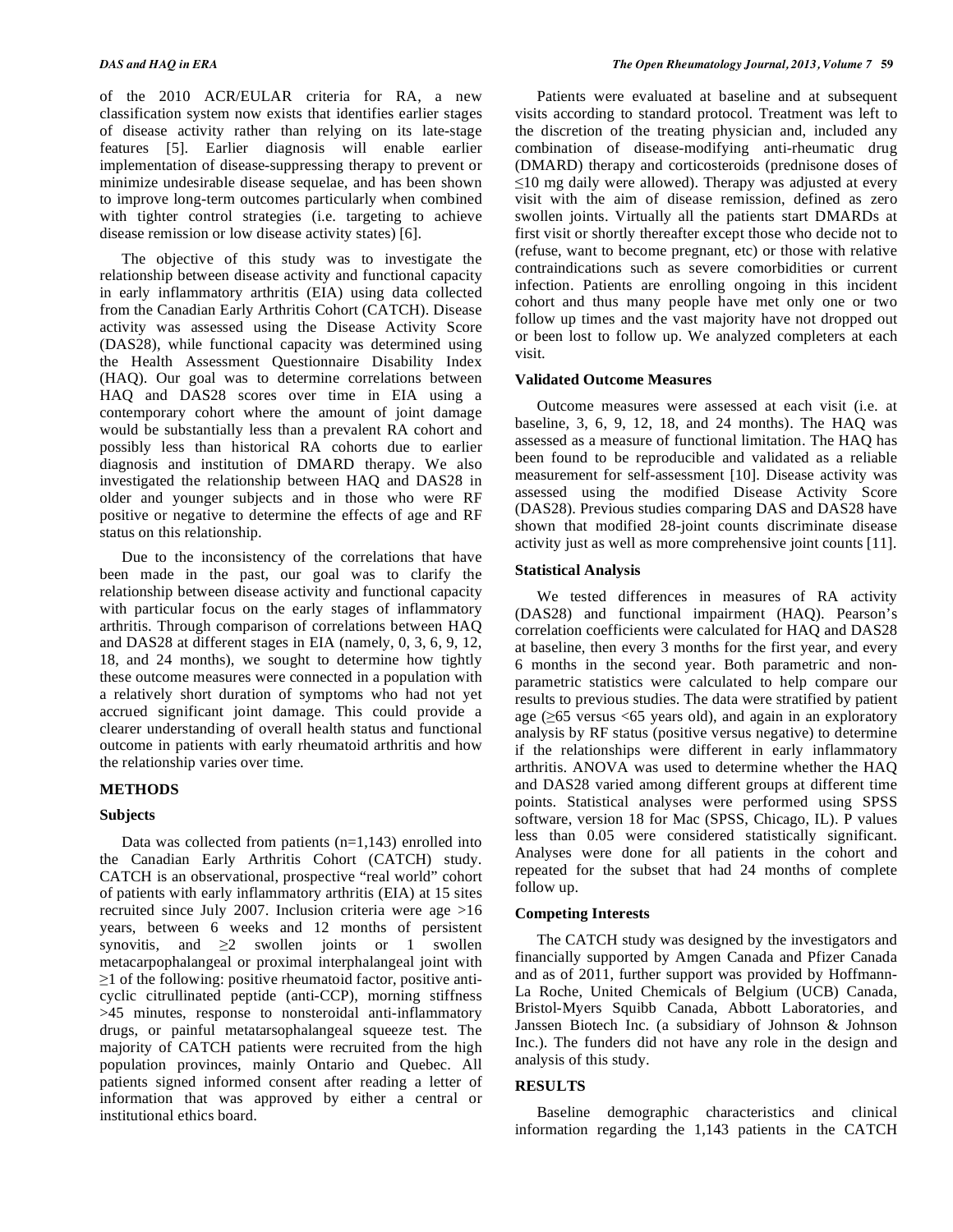cohort are illustrated in Table **1**. Overall, the mean age of the patients at baseline was  $52.2 \pm 15.8$ , of whom 71.2% were female. The mean duration of symptoms at study entry was 6.3 months. Follow up data for patients present at each visit was available for 518 patients during the first 12 months and 214 patients during the entire 24-month period. Mean and median values of HAQ and DAS28 for the 214 patients who completed 24 months of follow up were similar to corresponding visit values for the entire CATCH cohort (data not shown). Mean HAQ and DAS28 scores were highest at the initial visit (see Fig. **1**). Mean HAQ scores decreased over time from a baseline of 0.94 to 0.40 at 24 months. Mean DAS28 scores decreased over time from a baseline of 4.53 to 2.29 at 24 months. Both scores decreased over time after initiation of therapy indicating both an improvement in functional capacity and decreased joint inflammation.

**Table 1. Baseline Characteristics of CATCH Study Participants** 

| <b>Characteristic</b>                          | Value           |
|------------------------------------------------|-----------------|
| Age (years), mean $\pm$ SD                     | $52.2 + 15.8$   |
| Female sex, no. (%)                            | 815 (71.2)      |
| Duration of symptoms (months) $\pm$ SD (Range) | $6.3 + 3.7$     |
| HAO score, mean $\pm$ SD                       | $0.94 + 0.72$   |
| DAS28 score, mean $\pm$ SD                     | $4.53 \pm 1.99$ |
| RF positive, no. $(\%)$                        | 636 (57.1)      |
| Anti-CCP positive, no. (%)                     | 424(60.0)       |
| Tender joint count $(TJC28) \pm SD$            | $8.19 + 6.82$   |
| Swollen joint count $(SJC28) \pm SD$           | $7.42 + 6.28$   |



**Fig. (1).** Mean HAQ scores (**A**) and Mean DAS28 scores (**B**) over time. Outcome measures were assessed at each visit (i.e. at baseline and then every 3 months for the first year and every 6 months for the second year). Panels (**C**) and (**D**) show Mean HAQ scores over time subdivided by age.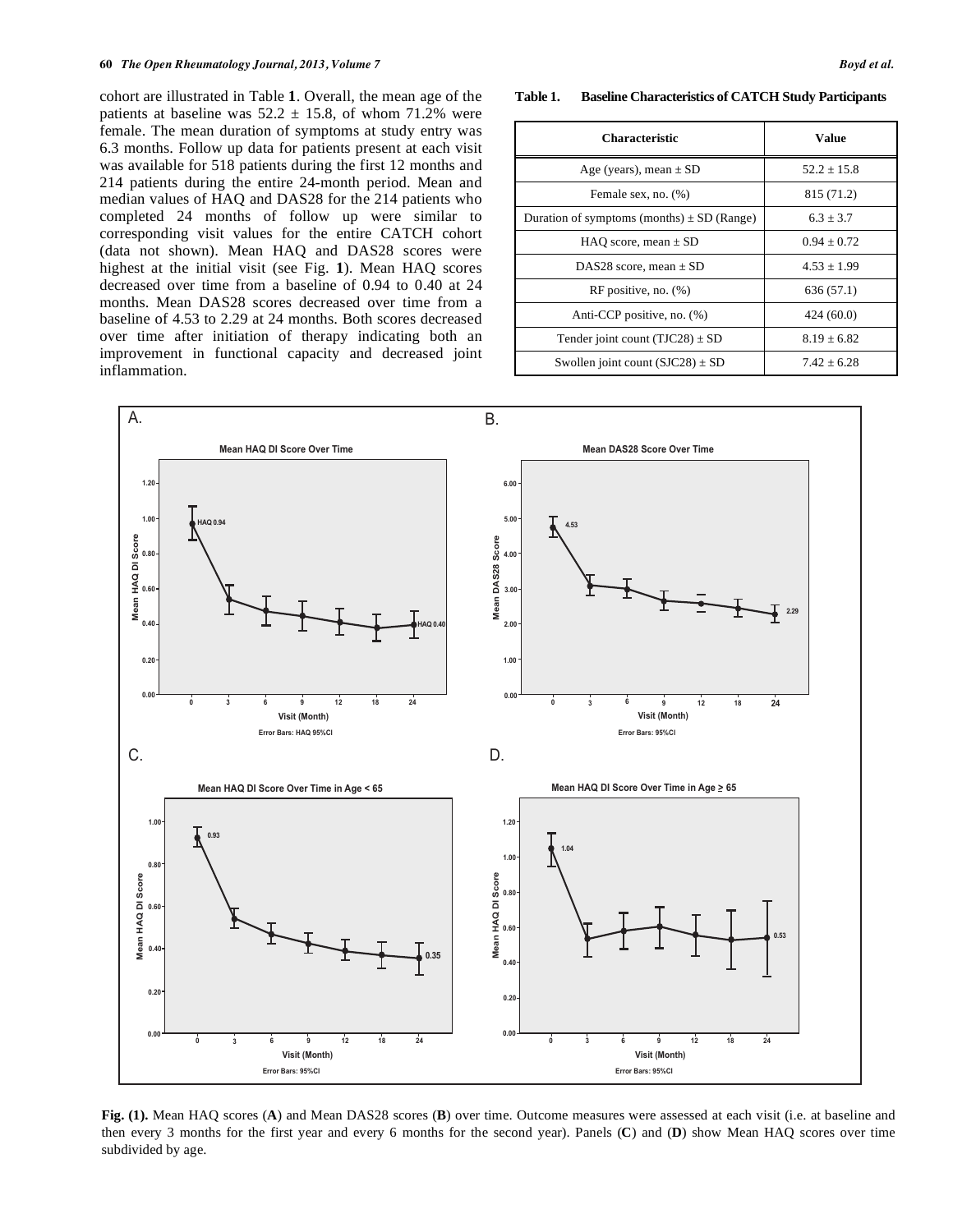The correlations between the HAQ score and the DAS28 are shown in Table **2**. Pearson correlations were significant at all measured time intervals  $(p<0.01)$ . Correlations between HAQ and DAS28 varied over time, the strongest occurred at the first visit  $(r=0.53, n=1143)$ , at which point many of the patients were still untreated. Strong correlations were again noted at 18 months  $(r=0.57, n=321)$  and at 24 months  $(r=0.59, n=214)$ . At 6, 9, and 12 months the correlation was weaker (r=0.41, 0.30, and 0.40, respectively). The baseline correlation between HAQ and DAS28 was significantly different than correlations obtained at 3, 6, and 12 months (p=0.02, 0.01, and 0.01, respectively), but not statistically significantly different from values obtained at 18 and 24 months (p=0.54 and 0.43, respectively).

| Table 2. | Correlations Between HAQ and DAS28 Over Time |  |  |  |
|----------|----------------------------------------------|--|--|--|
|----------|----------------------------------------------|--|--|--|

| <b>Visit</b><br>(Months) | No. of<br><b>Patients</b> | Pearson's<br><b>Correlation</b><br>Coefficient | P-Value <sup>†</sup> (Comparison<br>to Previous Visit) |
|--------------------------|---------------------------|------------------------------------------------|--------------------------------------------------------|
| 0                        | 1,143                     | $0.53*$                                        |                                                        |
| 3                        | 900                       | $0.43*$                                        | 0.020                                                  |
| 6                        | 725                       | $0.41*$                                        | 0.812                                                  |
| 9                        | 581                       | $0.30^{*}$                                     | 0.040                                                  |
| 12                       | 518                       | $0.40^*$                                       | 0.105                                                  |
| 18                       | 321                       | $0.57*$                                        | 0.017                                                  |
| 24                       | 214                       | $0.59*$                                        | 0.828                                                  |

\* Correlations between HAQ and DAS28 are significant at the 0.01 level (2-tailed). Note the N decreases as many patients have not achieved long enough follow up.<br> $\uparrow$  B velves compare correlation coefficient for HAO and DAS28 at specified v P-values compare correlation coefficient for HAQ and DAS28 at specified visit to correlation obtained at preceding visit.

 Patients who were RF+ had consistently higher mean HAQ and DAS28 scores throughout the disease course (see Fig. **2**). The correlation between HAQ and DAS28 was statistically significantly stronger with RF+ patients (r=0.63, n=636) than RF negative patients ( $r=0.47$ ,  $n=477$ ),  $p=0.0043$ . Age did not change the association between HAQ and DAS28. Patients aged  $\geq 65$  years had a slightly weaker correlation ( $r=0.52$ ) overall than younger patients ( $r=0.55$ ), although the result was not statistically significant  $(p=0.49)$ . Over the disease course, HAQ scores in the older age group remained consistently elevated in comparison to those for younger patients (see Fig. **2**).

# **DISCUSSION**

 Over a two-year study period of patients with early inflammatory arthritis, we found that functional capacity and disease activity both improved after initiation of treatment. Our findings differ from previous studies that have found worsening functional capacity over the course of RA despite stable disease activity; however, our follow up was relatively short [7]. This finding may reflect improved response to therapeutic treatment options that have become available in the last decade, as well as more aggressive treatment strategies than in older reports. It is difficult to determine if the HAQ and DAS relationship that decreases over time is due to variability in the response to treatment in addition to the variability between subsets such as RF positive and negative patients.

 We have reviewed the literature for previous correlations between HAQ and DAS over time and identified studies conducted approximately a decade ago looking at more advanced rheumatoid arthritis using a Medline search for HAQ and DAS and RA and relationship or correlation, and reviewing papers that were relevant and their references. Our search yielded an inconsistent relationship between functional capacity and disease activity with the relationship varying over time and between papers (see Table **3**).

 In a nine-year, open, prospective study population of 378 patients with early RA started in 1985, Welsing, *et al.* found the HAQsability index correlated significantly with DAS scores especially prior to the development of permanent joint damage [7]. Functional capacity was most influenced by disease activity and joint inflammation in early disease, permanent joint damage was the predominant factor in more advanced disease [7]. Another study suggested that disease activity is the major determinant of the HAQ score [8]. Although worsening joint destruction contributed to a decline in functional capacity over the years, it was never the sole determinant of the HAQ score. Likewise, data from the TEMPO trial published in 2006 showed that the severity of disease activity over 1 year in patients with active RA (disease duration 6 months to 20 years) was strongly correlated with greater functional disability as measured by the HAQ [9].

 Most of the patients studied had mild or no significant damage as these were early onset but we did not have the Xrays scored which is a limitation. A study by Drossaers-Bakker, *et al.* found variations to be reflective of changing disease activity [8].

 In our study, it appears the strongest correlation between HAQ and DAS28 in the first year occurred at the initial visit, at which point most of the patients were still untreated. Therefore, we conclude there is a correlation between functional capacity and disease activity that appears to be strongest at disease onset, but remains strong over the course of EIA.

 Stronger correlations between HAQ and DAS28 were observed with RF positive patients and with younger patients. Rheumatoid factor has previously been shown to be predictive of RA development in EIA [12]; it also serves as a prognostic marker as its presence is associated with both more severe disease and radiographic joint erosions. Because RF is a risk factor of joint damage, early control of disease activity, particularly in this subset would likely improve long-term functional outcome.

 The lack of correlation between HAQ and DAS28 in older patients may be due to factors other than disease activity, whereby comorbidities may contribute to impairment of functional capacity. Residual functional limitation during clinical remission may be attributed to disease-related damage, and has been identified as an irreversible component of the HAQ in later stages of the disease whereas the component of functional limitation affected by active inflammation is considered reversible [13]. In contrast with more advanced RA, our cohort represented patients with new onset inflammatory arthritis whose erosive joint damage was theoretically minimal. Maintaining good functional capacity in these patients through correction of reversible causes (i.e. control of disease activity) is the main goal of treatment.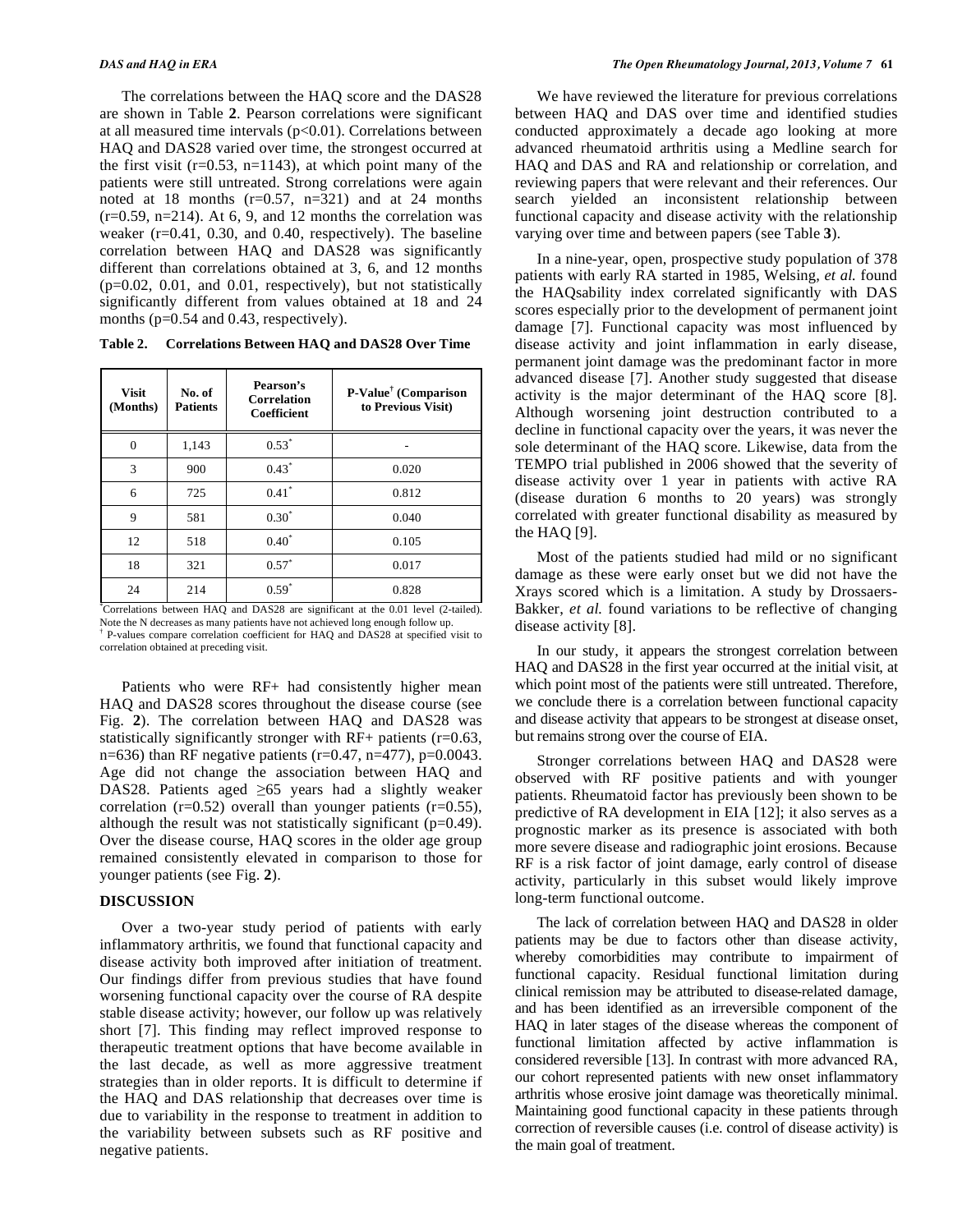

**Fig. (2).** Mean HAQ and DAS28 scores over time subdivided by RF status and age. (**A**) Mean HAQ scores over time subdivided by RF status. (**B**) Mean DAS28 scores over time subdivided by RF status. (**C**) Mean HAQ scores over time subdivided by age. (**D**) Mean DAS28 scores over time subdivided by age. Outcome measures were assessed at each visit (i.e. at baseline and then every 3 months for the first year and every 6 months for the second year).

 When interpreting outcome measures such as the HAQ, various sources of functional limitation should be considered such as normal aging and OA [13]. Combining the HAQ with other clinical measures, such as the DAS28 and mTSS (i.e. modified total Sharp score, a validated measure of joint space narrowing and joint erosion), helps to overcome this obstacle and identify the cause of functional disability.

 Both disease activity and functional impairment are related to work disability even at baseline visit in early RA [14]. Higher disease activity, older age, female sex, and positive rheumatoid factor status have previously been shown to be predictors of a worse functional capacity, independent of the DAS [7].

 Our study has other limitations. The disease duration and follow up are relatively short. In addition, the majority of patients included in this study have not yet completed two years of follow up; however, we have very little missing data and a very low drop-out rate and our completers are comparable to the entire cohort in their baseline characteristics.

 In conclusion, by studying early inflammatory arthritis, we were able to test the stability of the initial correlations of HAQ and DAS28. With earlier identification of RA patients, validated outcome measures that have been used to monitor disease activity and functional limitation in the past can now be applied to a patient population at an earlier stage in the disease course. The HAQ and DAS28 are important tools to monitor disease progression, and both are necessary with